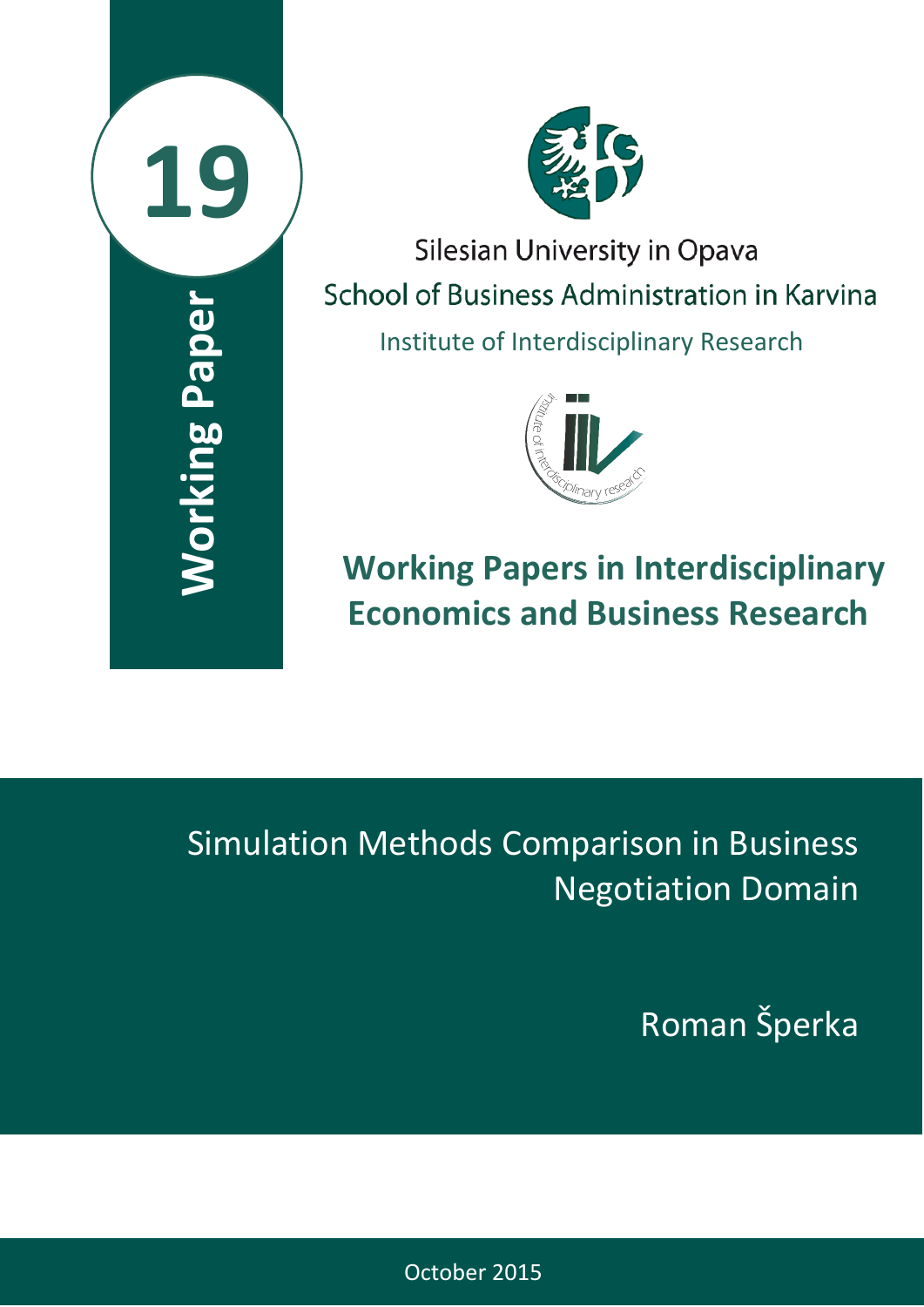## **Working Papers in Interdisciplinary Economics and Business Research**

Silesian University in Opava School of Business Administration in Karviná Institute of Interdisciplinary Research Univerzitní nám. 1934/3 733 40 Karviná Czech Republic http://www.iivopf.cz/ email: iiv@opf.slu.cz +420 596 398 237

### *Citation*

Šperka, R., 2015. *Simulation Methods Comparison in Business Process Domain.* Working Paper in Interdisciplinary Economics and Business Research no. 19. Silesian University in Opava, School of Business Administration in Karviná.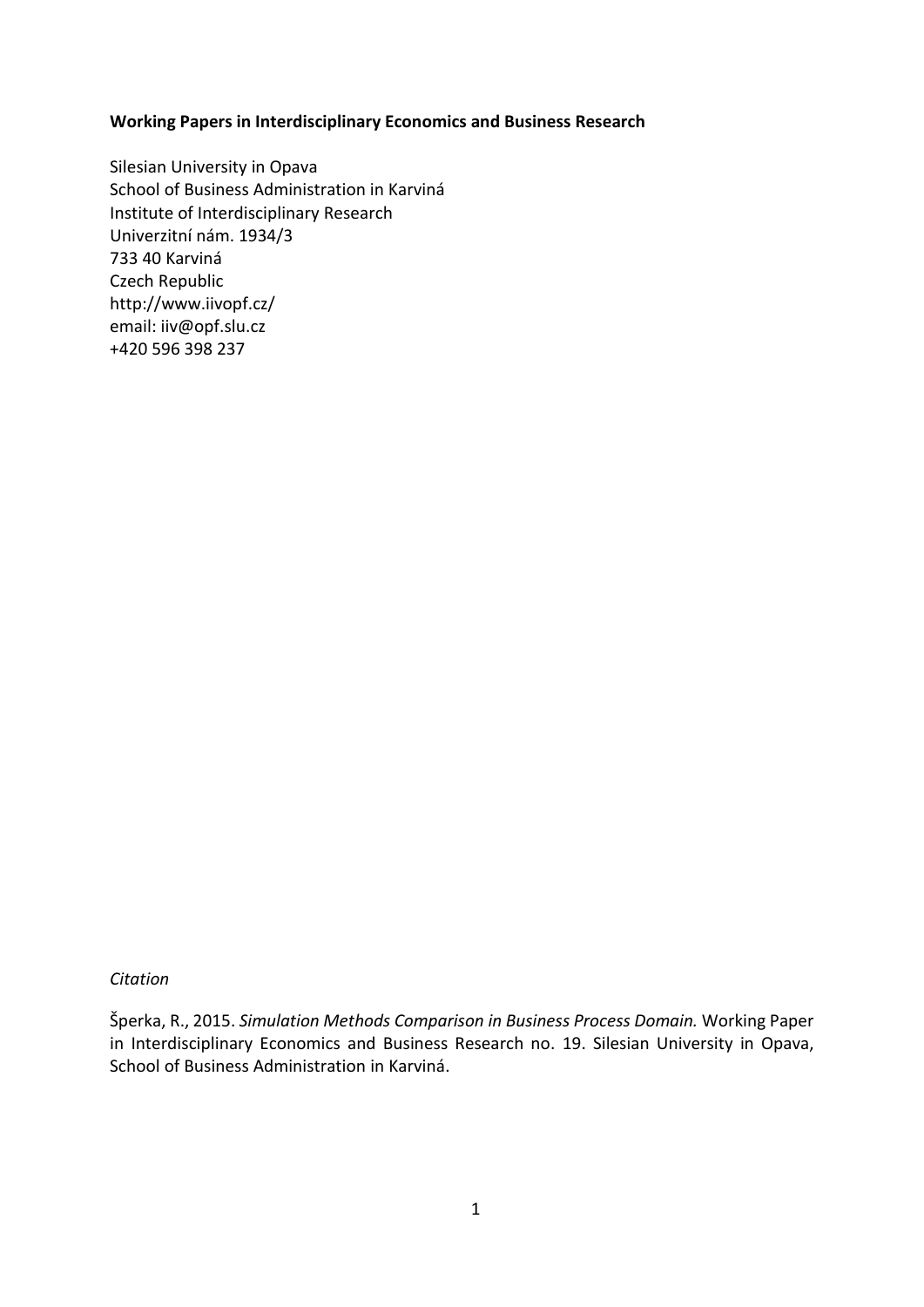## **Abstract** Roman Šperka: **Simulation Methods Comparison in Business Negotiation Domain**

*The main goal of this paper is to compare the results of an agent-based and Monte Carlo simulation experiments in business process negotiation between sellers and customers of a simple trading commodity. The motivation of the presented research is to find suitable method for predicting key performance indicators of a business company. The intention is to develop a software module in the future which might help the management of business companies to support their decisions. Microeconomic demand functions were used as a core element in the negotiation. Specifically, Marshallian demand function and Cobb-Douglas utility functions is introduced. The paper firstly presents some of the principles of agent-based and Monte Carlo simulation techniques, and demand function theory. Secondly, we present a conceptual model of a business company in terms of a simulation framework. Thirdly, a formalization of demand functions and their implementation in a seller-to-customer negotiation is introduced. Lastly, we discuss some of the simulation results in one year of selling commodities. The results obtained show that agent-based method is more suitable than Monte Carlo in the presented domain, and the demand functions could be used to predict the trading results of a company in some metrics.*

## *Key words*

simulation, agent-based, Monte Carlo, trading, price negotiation, commodity, key performance indicators

*JEL: C63, C99, L21, M21*

## *Contacts*

**Roman Šperka**, Department of Business Economics and Management, School of Business Administration, Silesian University, Univerzitní nám. 1934/3, 733 40 Karviná, Czechia, e-mail: sperka@opf.slu.cz.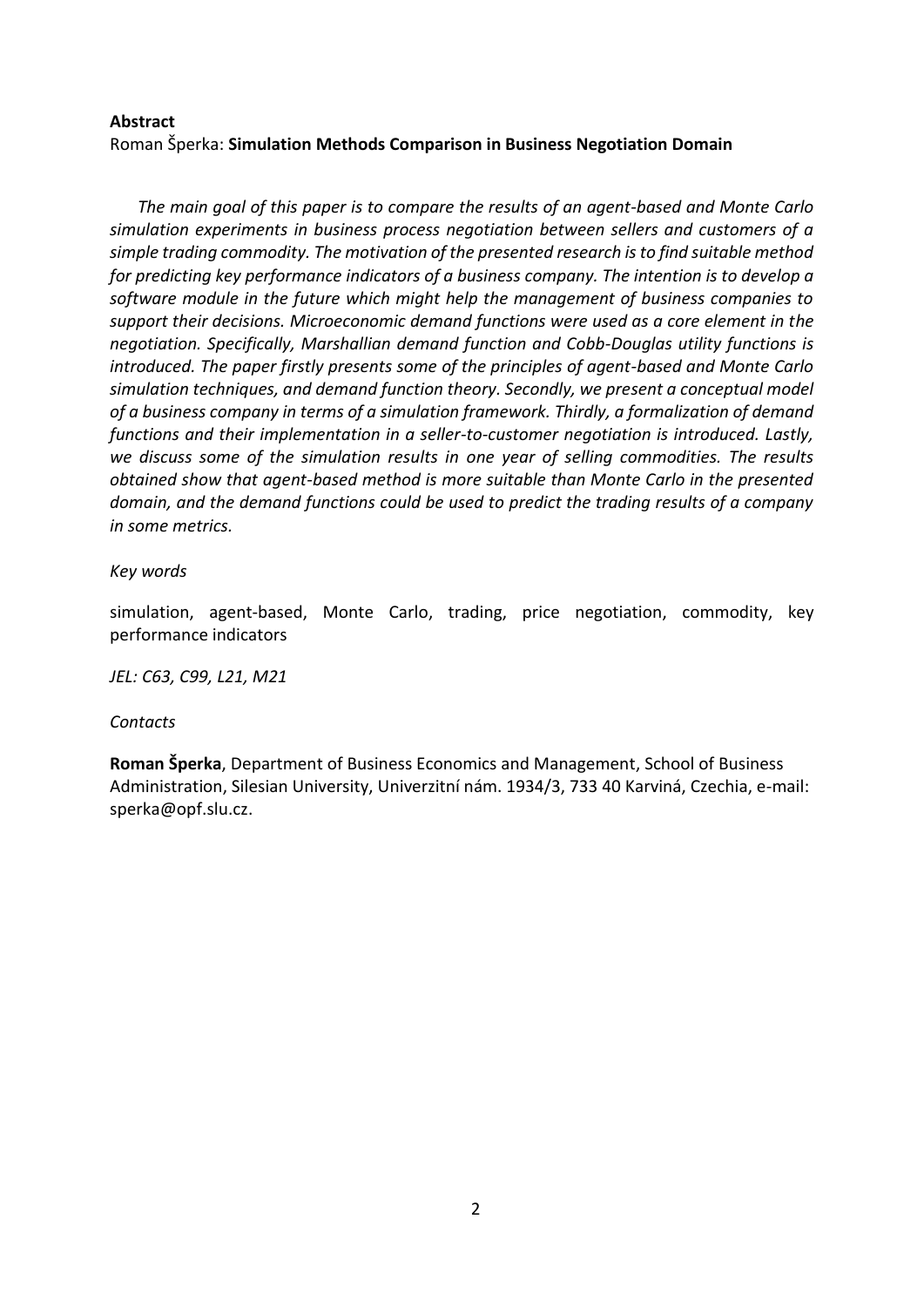#### **Introduction**

Business process management and simulation (BPMS) is often viewed as one of the technologies, which might help to rationalize the traditional execution of business processes in contemporary fluctuant business environment. The aim of BPMS is to lower the resources (financial, personal, time, etc.) needed for the day-to-day business praxis of companies. Regardless of the area, which is company active in, it is used to find some reserves and to lower the costs. One of the possibilities to use BPMS is an automated way to execute the business processes – Workflow Management Systems (Suchánek, 2011). On one hand, there are many rigorous approaches which deal with the logical way of executing pre-modeled business processes (Weske, 2007). On the other hand, when we focus on business processes which encounter vendors and customers, we are confronted with many factors, which cannot be covered by classical methods. We focused on consumer behavior in the presented research. These factors are difficult to grasp, however, consumers behavior depends on them. We mean specifically the social factors (Cole and Maurer, 2013; Takahashi, 2014).

We have already presented the core of our research in Šperka and Spišák, KES 2014 (2014a). We have proposed an experimental business management software framework to cover a seller-to-customer price negotiation in an agent-based simulation. The simulations were based on a multi-agent system serving as a simulation platform for the negotiation experiments in a business company. The main idea was concentrated around the negotiated price establishment. We used microeconomic demand functions to base the price negotiation on.

The overall scenario comes from the research of Barnett (2003). He proposed the integration of real information system modules with the decision support modules to work together in a real-time. The real information system (e.g., ERP – Enterprise Resource Planning system) outputs proceed to the decision support system (simulation framework in our case) to be used to investigate and to predict important company's metrics (KPIs – Key Performance Indicators). Actual and simulated metrics are compared and evaluated in a management module, which identifies the steps to take to respond in a manner that drives the system metrics towards their desired values. We used a generic model of a business company and implemented a multi-agent simulation framework, which represents the decision support system. This task was rather complex, therefore we implemented only a part of the model – trading processes and the seller-to-customer negotiation concerning the price of commodities. Implemented simulation framework will be a basic part of a future business management system simulating business metrics of a real company's system.

Previously, we presented partial research results using the decision function; e.g., Šperka et al. (2013a, 2013b), Šperka and Vymětal (2013); to simulate the trading of a business company, consisting of thousands customers and sellers. In this paper we compare the aforementioned approach with the newly implemented Monte Carlo simulation to reveal the fact which of the implemented methods is more suitable to simulate trading processes using microeconomic demand functions.

The paper is structured as follows. Section 1 introduces basic features of agent-based and Monte Carlo simulation methods. Demand functions and a conceptual model is also introduced in section 1. A seller-to-customer negotiation process is formally presented in section 2. The simulation results and discussion are presented in section 3.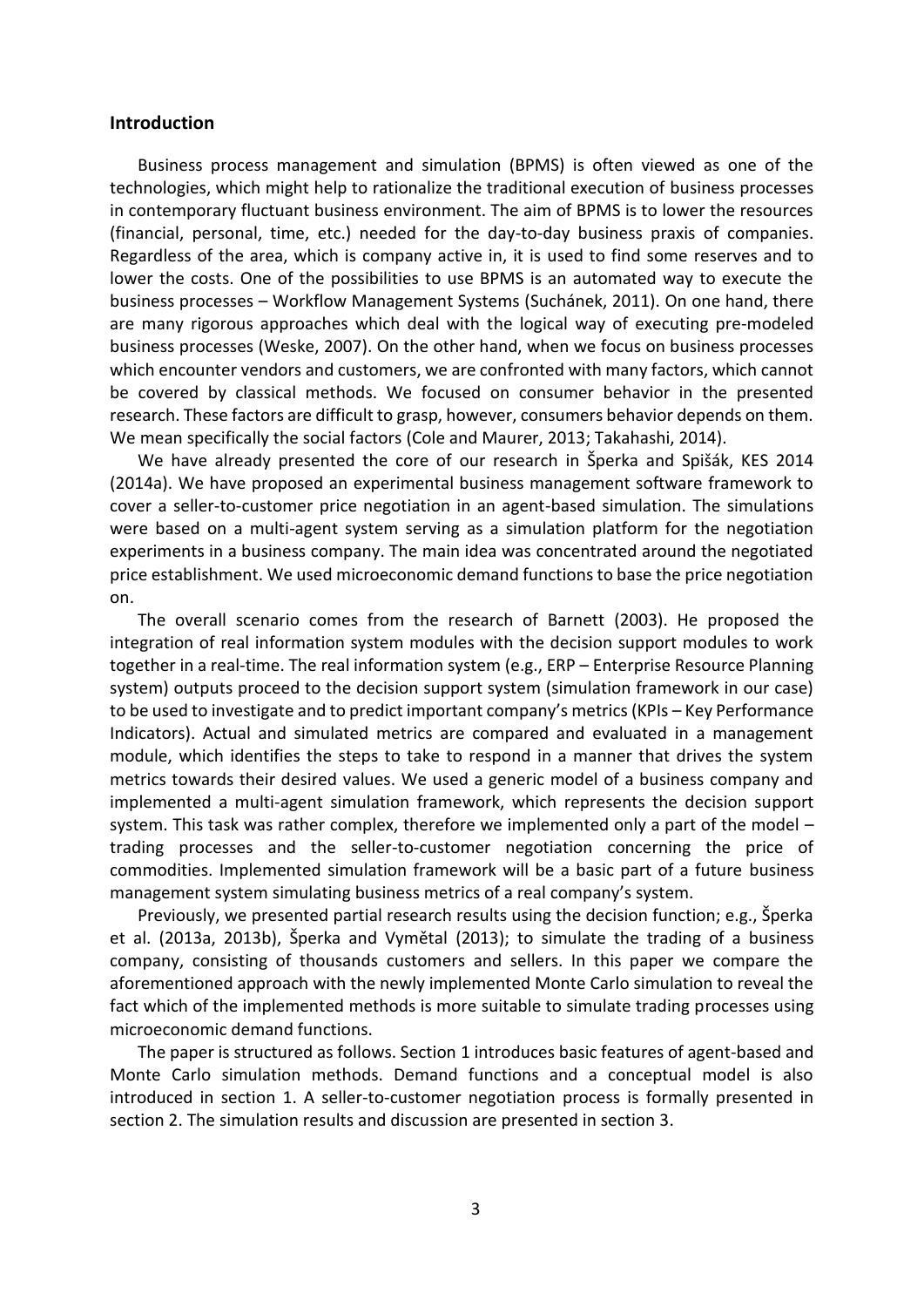#### **1. Scientific background and conceptual model**

This paper presents two types of simulation experiments. The first one is an agent-based implementation. Agent-based modeling and simulation (ABMS) provides some opportunities and benefits resulting from using multi-agent systems as a platform for simulations with the aim to investigate the consumers' behavior and its impact on the KPIs of a business company. Agent-based models are able to integrate individually differentiated types of consumer behavior. They are characterized by a distributed control and data organization, which enables to represent complex decision processes with only a few specifications. In the recent past there were published many scientific works in this area. They concern in the analysis of companies positioning and the impact on the consumer behavior; e.g., Tay and Lusch (2002), Wilkinson and Young (2002), and Casti (1997). Often discussed is the reception of the product by the market; e.g., Goldenberg et al. (2010), and Heath et al. (2009); and innovation diffusion; e.g., Rahmandad and Sterman (2008), Shaikh et al. (2005), Toubia et al. (2008), and Kuwata et al. (2012). More general deliberations on the ABMS in the investigating of consumer behavior show e.g., Adjali et al. (2005), Ben et al. (2002), and Collings et al. (1999).

The second presented type of a simulation is a Monte Carlo simulation. Monte Carlo simulation methods (or Monte Carlo experiments) are a broad class of computational algorithms that rely on repeated random sampling to obtain numerical results; typically one runs simulations many times over in order to obtain the distribution of an unknown probabilistic entity. The mathematical problem we dealt with was the use of some predefined functions from economic theory. We built our experimental research on a demand functions. In microeconomics, a consumer's Marshallian demand function (named after Alfred Marshall) specifies what the consumer would buy in each price and wealth situation (Marshall, 1920), assuming it perfectly solves the utility maximization problem. Given the consumer's income, *m*, and prices, *p<sup>x</sup>* and *py*, the consumer's problem is to choose the affordable bundle that maximizes his utility. The feasible set (budget set): total expenditure cannot exceed income, so we have

$$
p_x x + p_y y \le m \text{ and } x \ge 0, y \ge 0 \tag{1}
$$

Marshallian demand is sometimes called Walrasian demand (named after Léon Walras) or uncompensated demand function instead, because the original Marshallian analysis ignored wealth effects (Pollak, 1969; Varian, 1992). We also used a Cobb-Douglas utility function and preferences saying that the quantity demanded for each commodity does not depend on income, in fact quantity demanded for each commodity is proportional to the income (Challet and Krause, 2006).

We based the seller-to-customer negotiation in our simulations on these two functions. The conceptual model considered for the simulation implementation consists of the following types of agents: sales representative agents (representing sellers, seller agents), customer agents, informative agent (measures time, informs agents about period passing), and manager agent (manages the seller agents, calculates KPIs). After a design phase a software framework, based on the business model was implemented and used to trigger the simulation experiments to ensure the outputs of trading processes simulations. The model covers processes supporting the selling of commodities by company sales representatives to the customers – seller-to-customer negotiation (Fig. 1). All the agent types were developed according to the multi-agent approach. The interaction between agents is based on the FIPA (2002) contract-net protocol.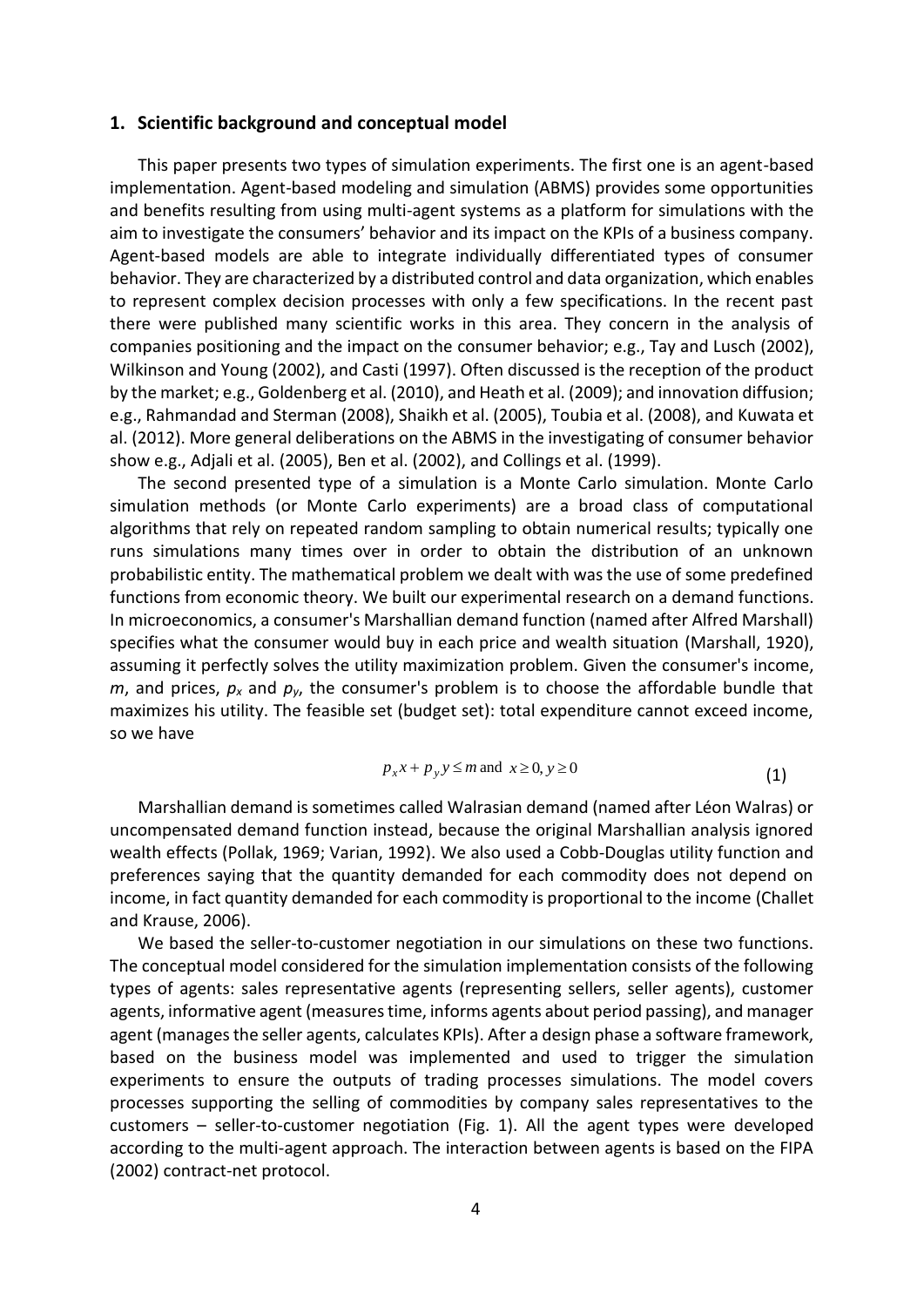

**Fig. 1: Conceptual model of a company** (Source: adapted from Šperka et al. (2013b))

The number of customer agents is significantly higher than the number of seller agents in the model because the situation on the real market is the same. The behavior of agents is influenced by two randomly generated parameters: an amount of requested commodities using binomial distribution, and a sellers' ability to sell the commodities using normal distribution. In the lack of real information about the business company, there is a possibility to randomly generate more parameters (e.g., utility ratio of the current commodity, or an income of the customer). The influence of randomly generated parameters on the simulation outputs while using different types of distributions was previously described in Vymětal et al. (2012).

#### **2. Negotiation formalization**

In this section, the seller-to-customer negotiation workflow is described and the definition of the Marshallian demand function is proposed. The formalization is common for both types of conducted simulation experiments: agent-based and Monte Carlo. Only a part of the company's generic structure, defined earlier, was implemented. This part consists of the sellers and the customers trading with commodities (e.g. tables, chairs, etc.). One stock item simplification is used in the implementation. Participants of the contracting process in our multi-agent system are represented by the software agents - the seller and customer agents interacting in the course of the quotation, negotiation and contracting. There is an interaction between them. The behavior of the customer agent is characterized by the Marshallian demand function based on the Cobb-Douglas utility function. Marshallian demand function is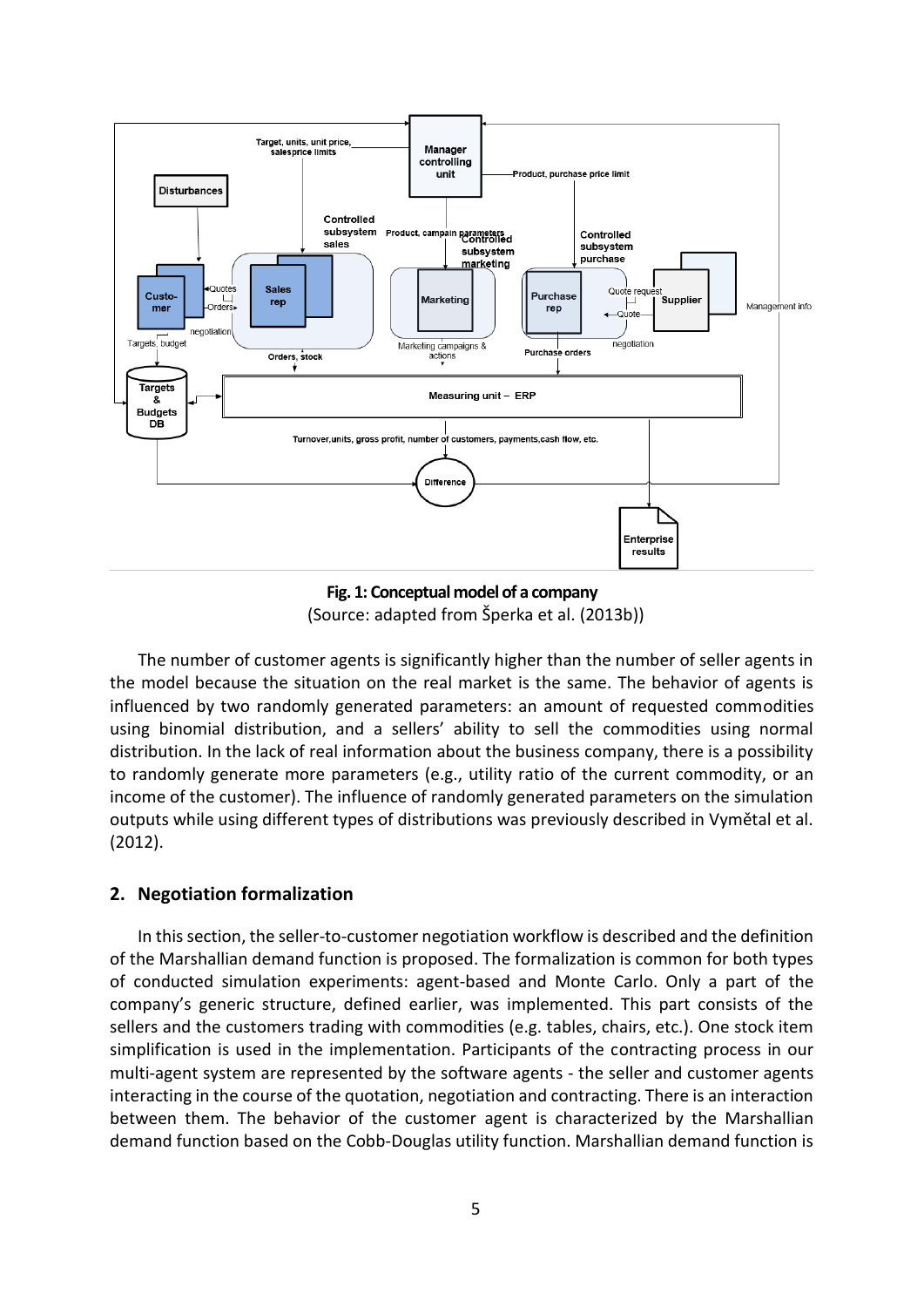used during the contracting phase of agents' interaction. It serves to set up the limit price of the customer agent as an internal private parameter.

In our previous experiments; e.g., Šperka and Spišák (2014b); disturbance agent was used to correct the input data, based on the percentage calculation of the real data. Currently, after a change of a distribution for the quantity, disturbance agent is not used. Each period turn (here we assume a week), the customer agent decides whether to buy something. His decision is defined randomly. If the customer agent decides not to buy anything, his turn is over; otherwise he creates a sales request and sends it to his seller agent. Requested amount is generated using binomial distribution. The seller agent answers with a proposal message (a specific quote starting with his maximal price: *limit\_price \* 1.25*). This quote can be accepted by the customer agent or not.

The customer agents evaluate the quotes according to the demand function by calculating their maximal price. The Marshallian demand function was derived from Cobb-Douglas utility function and represents the quantity of the traded commodity as the relationship between customer's income and the price of the demanded commodity. If the price quoted is lower than the customer's price obtained as a result of the demand function, the quote is accepted. In the opposite case, the customer rejects the quote and a negotiation is started. The seller agent decreases the price to the average of the minimal limit price and the current price (in every iteration is getting effectively closer and closer to the minimal limit price), and resends the quote back to the customer. The message exchange repeats until there is an agreement or a reserved time passes.

Marshallian function specifies what would consumer buy at each specific price and income, assuming it perfectly solves utility maximization problem. For example: If there are two commodities and the specific consumer's utility function is:

$$
U(x_1, x_2) = x_1^{0.5} x_2^{0.5} U(x_1, x_2) = x_1^{0.5} x_2^{0.5}
$$
 (2)

Then the Marshallian demand function is a function of income and prices of commodities:

$$
x(p_1, p_2, I) = \left(\frac{1}{2p_1}, \frac{1}{2p_2}\right) \tag{3}
$$

Where *I* represents income and *p<sup>1</sup>* and *p<sup>2</sup>* are the prices of the commodities. In general, Cobb-Douglas utility function can be defined as:

$$
U(x_1, x_2) = x_1^{\alpha} x_2^{1-\alpha}
$$
 (4)

The corresponding Marshallian demand function is:

$$
x(p_1, p_2, I) = \left(\frac{\alpha I}{p_1}, \frac{(1-\alpha)I}{p_2}\right) \tag{5}
$$

Only one commodity is calculated in the model (which is traded by the simulated company). In this case – using the Marshallian demand function there are two commodity baskets. The first one is represented by a commodity, which is traded by a company. The second one represents all alternative commodities that customer can buy. So only *x<sup>1</sup>* is used, supposing that utility ratio  $\alpha$  is known and that for the rest of commodities the utility ratio is (*1-α*). Therefore the demand function looks like this:

$$
x = S \frac{\alpha I}{p} \tag{6}
$$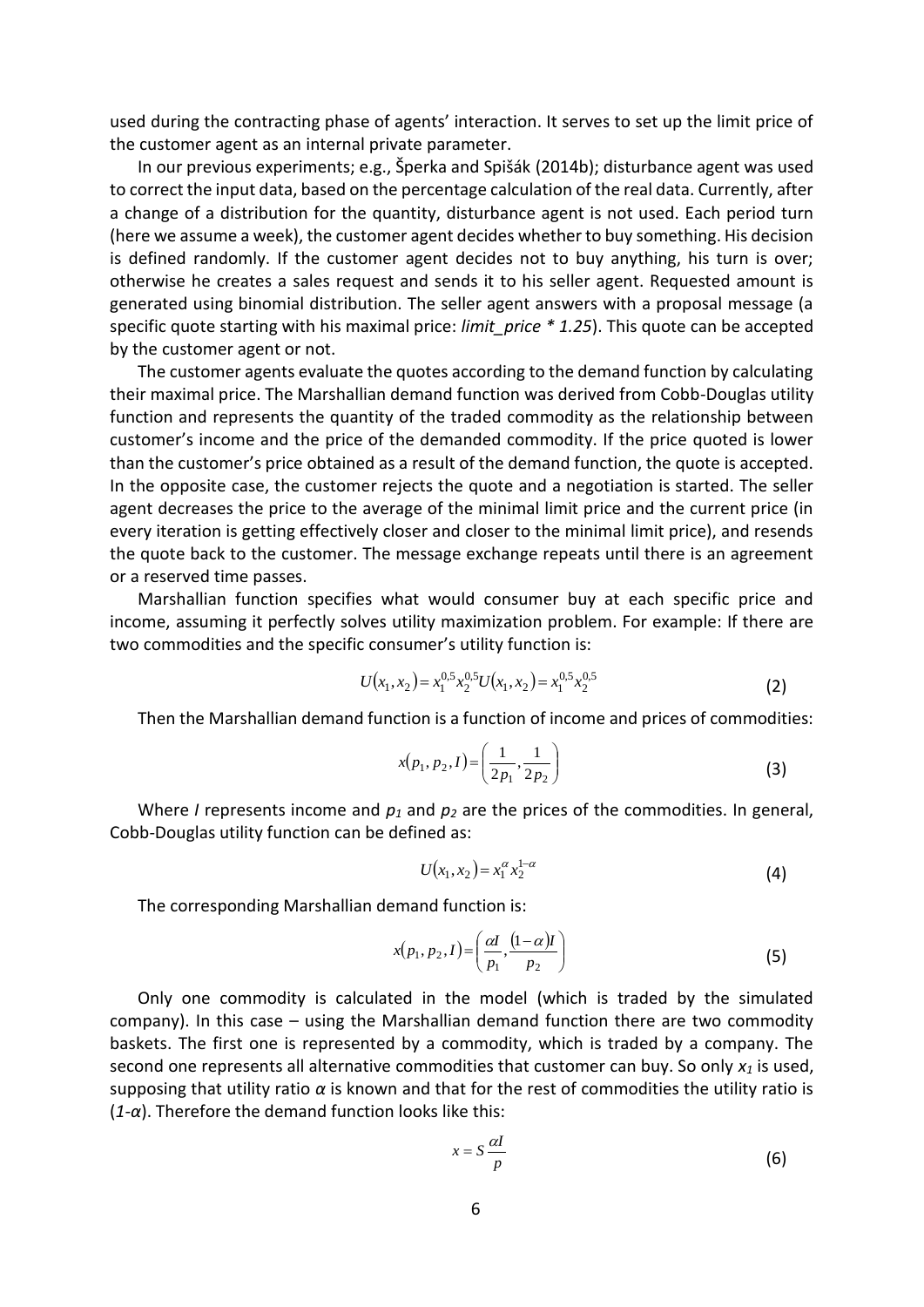Where *X* represents the amount of the commodity, *α* is utility ratio, *I* is income and *p* is the price of the commodity. Customer's decision is described by retrieving the price from the demand function. We also include the ability of the seller for increasing/decreasing the price according to his skills:

$$
p = S \frac{\alpha I}{x}
$$
 (7)

This is the core formula, by which the customer decides if the quote is acceptable. The aforementioned parameters represent global simulation parameters, which are set for each simulation experiment. The remaining global simulation parameters are:

- *I* customer's income it's normal distributed value generated at the beginning and not being changed during the generation;
- *α* utility ratio normal distributed value, which is generated for each customer each turn (week, while customers' preferences can change rapidly);
- *p* commodity price;
- *S* seller skills (ability to change price);
- *x* amount of commodity binomially distributed value generated, when customer decides to buy something.

Customer agents are organized in groups and each group is being served by a specific seller agent. Their relationship is given; none of them can change the counterpart. Seller agent is responsible to the manager agent. Each turn, the manager agent gathers data from all seller agents and stores KPIs of the company. The data as a result of simulations serves to understand the company behavior in a time – depending on the agents' decisions and behavior. The customer agents need to know some information about the market. This information is provided by the informative agent. This agent is also responsible for the turn management and represents outside or controllable phenomena from the agents' perspective.

In case of Monte Carlo experiments the process of a generation begins for the customer. For each week he is going to decide: to buy something or not; this is uniformly distributed vector of 52 values (between 0 and 1). If the value is >= 0.5, the customer decides to buy something according to the price decision; otherwise doesn't buy anything. After that the vectors of quantities (customer needs to decide the quantity), prices (quotes), customer incomes, customer utility ratios, and seller abilities are generated. All these numbers are derived from normal distribution with given mean and standard deviation.

#### **3. Experimental results**

Two simulation sessions were conducted and their results are presented in this section. Firstly, an agent-based simulation session took part in the simulation framework. Secondly, a Monte Carlo method was implemented in Matlab software.

The agent platform JADE was chosen for the implementation of agent-based model. JADE is a real tool for rapid agent development. It contains not only communication language, but the whole platform for agents' deployment. This includes runtime environment, where agents exist, libraries to write them and also graphical tools to administrate them and monitor their state. Wooldridge (2009) says that it is best-known and the most widely used. At the start of simulation experiments phase some parameters were set. Agent count and their parameterization are listed in Table 1. This simulation session works with multi-agent system.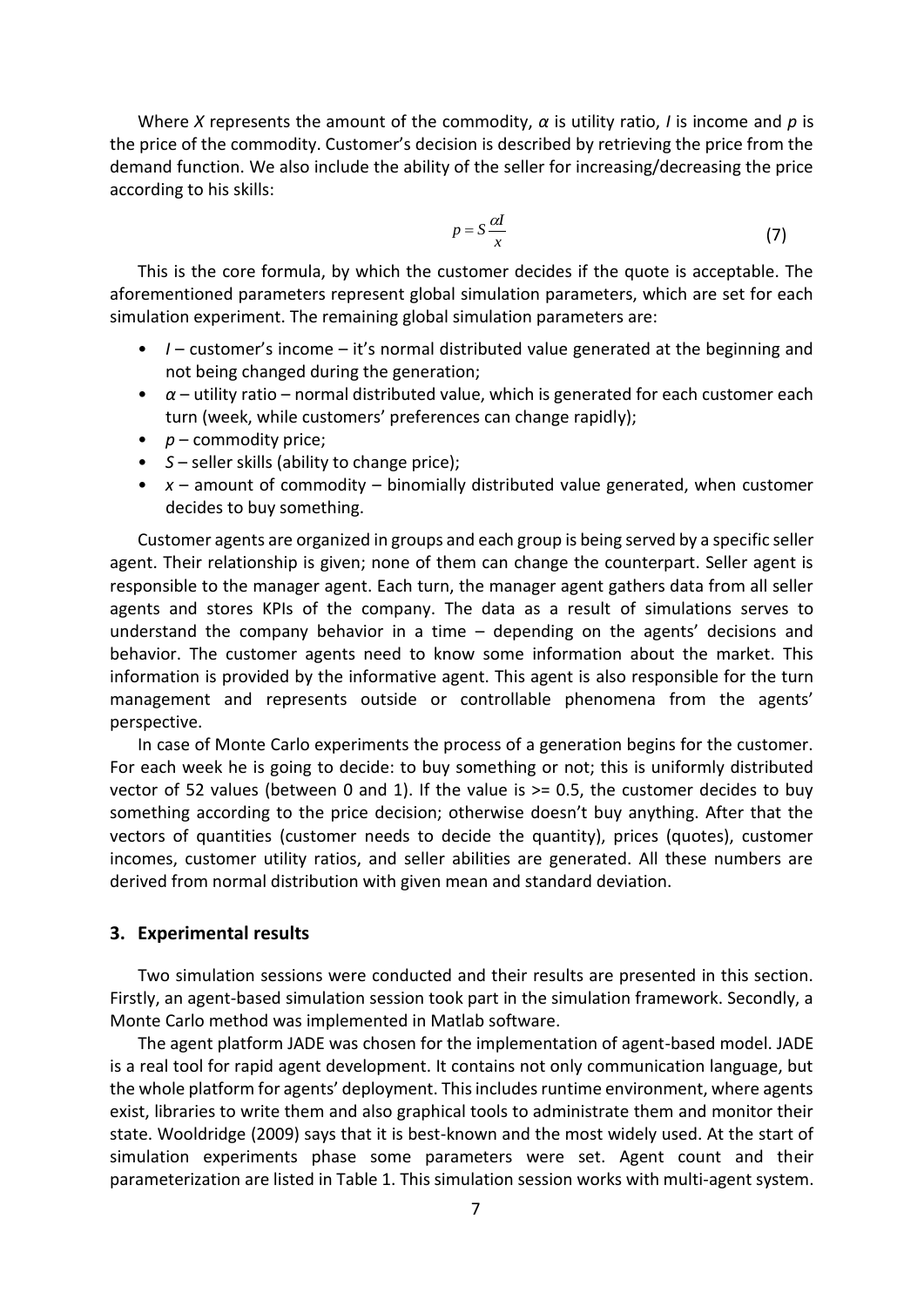| <b>AGENT TYPE</b> | AGENT<br><b>COUNT</b> | PARAMETER NAME                        | <b>PARAMETER</b><br><b>VALUE</b> |
|-------------------|-----------------------|---------------------------------------|----------------------------------|
| Customer          | 500                   | Maximum<br><b>Discussion Turns</b>    | 10                               |
|                   |                       | <b>Mean Quantity</b>                  | 40 m                             |
|                   |                       | <b>Quantity Standard</b><br>Deviation | 32                               |
|                   |                       | Mean Income                           | <b>600 EUR</b>                   |
|                   |                       | Income Standard<br>Deviation          | 10                               |
|                   |                       | Mean Utility Ratio                    | 1.15                             |
|                   |                       | Utility St. Deviation                 | 0.2                              |
| Seller            |                       | Mean Ability                          | $\mathbf{1}$                     |
|                   | 25                    | Ability St. Deviation                 | 0.03                             |
|                   |                       | <b>Minimal Price</b>                  | 0.36 EUR                         |
| Manager           | 1                     | <b>Purchase Price</b>                 | 0.17 EUR                         |
| Market info       | 1                     | Iterations count                      | 52 weeks                         |
|                   |                       |                                       |                                  |

**Tab. 1: Multi-agent simulation parameterization**

Source: own

For the Monte Carlo simulation the Matlab software from the Math-Works, Inc. was used. Matlab is very sufficient mathematical tool for numerical computation, visualization and for programing. In this case its ability to work with matrix and especially vectors was used. Main process of a generation for each customer is based on few vectors containing 52 values – representing 52 weeks of the year. The complex Monte Carlo parameterization is listed in Table 2 for the second simulation session. The purpose of these experiments was to compare the simulation results for the agent-based and the Monte Carlo simulation method. Nevertheless, we also aim to prove if the demand functions could serve as a core element in the seller-to-customer negotiation.

| PARAMFTFR NAMF                        | PARAMFTFR<br>VALUE |  |
|---------------------------------------|--------------------|--|
| Number of<br>Customers                | 10000              |  |
| <b>Mean Quantity</b>                  | 50 m               |  |
| <b>Quantity Standard</b><br>Deviation | 29                 |  |
| Mean Income                           | 600 EUR            |  |
| <b>Income Standard</b><br>Deviation   | 10                 |  |
| Mean Utility Ratio                    | 0.15               |  |
| Utility St. Deviation                 | 0.2                |  |
| Mean Ability                          | 1                  |  |
| <b>Ability St. Deviation</b>          | 0.03               |  |
| <b>Mean Sell Price</b>                | 3.15 EUR           |  |
| Sell Price St. Dev.                   | 3.00 EUR           |  |
| Purchase Price                        | 0.17 EUR           |  |
| Iterations count                      | 52 weeks           |  |

## **Tab. 2: Monte Carlo simulation parameterization**

Source: own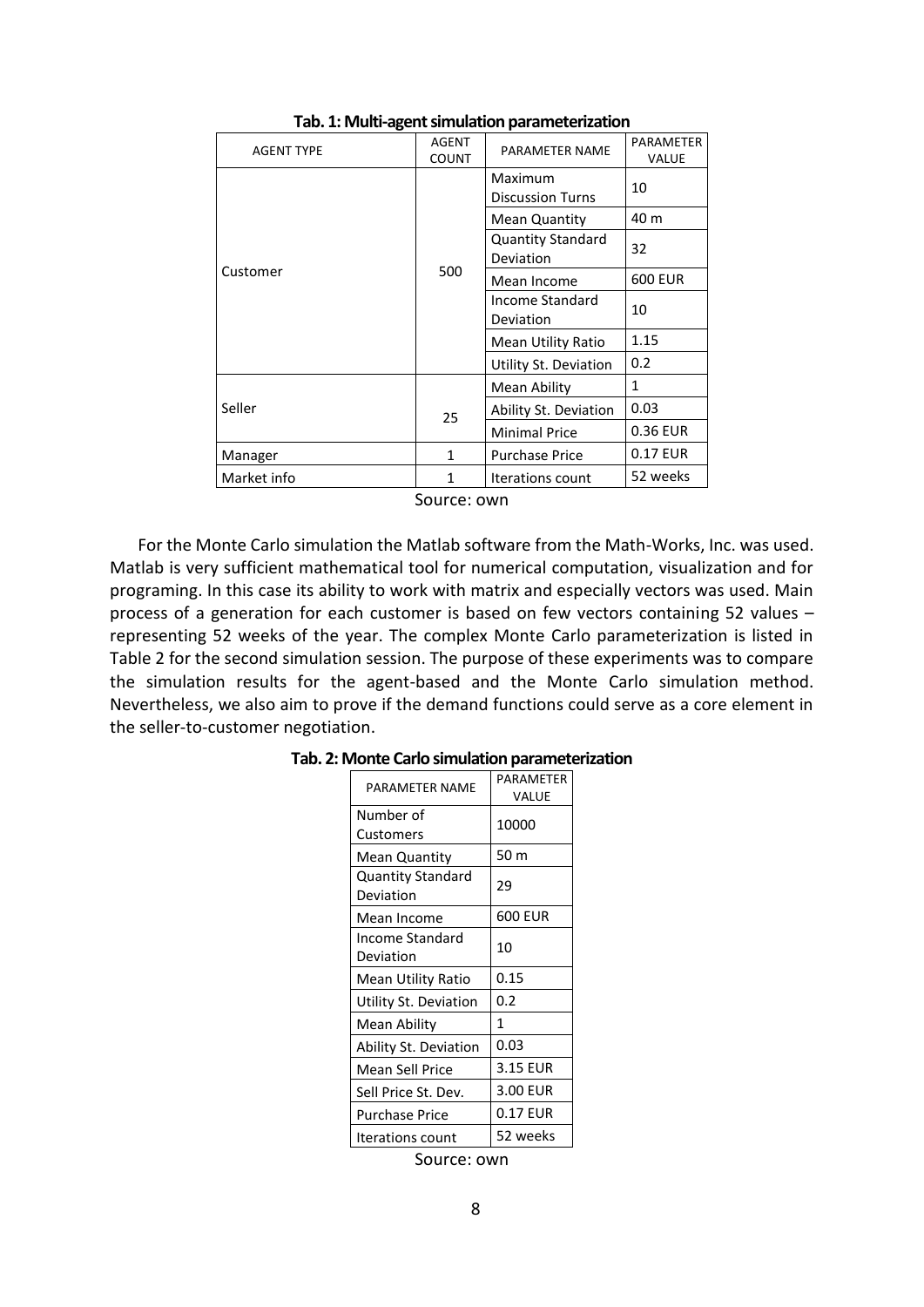Agents were simulating one year – 52 weeks of interactions. As mentioned above, the manager agent calculates the KPIs. The simulation was done for each customer in the case of a Monte Carlo method. The results were counted in four categories that are frequently used to describe the company's trading balance. The categories are: sold amount, income, costs, and gross profit. We unveil some gross profit values in the graphs bellow.

The commodity to be traded with was a UTP (unshielded twisted pair) cable. Indeed, companies are dealing with a whole portfolio of products. In our simplification we concentrated only on one product and this was the UTP cable. Further, total gross profit was chosen as a representative KPI. Figure 2 contains the month sums of average gross profit for real and generated data for the agent-based simulation. Figure 3 represents the Monte Carlo simulation results for the same category. As can be seen from these figures, the result of simulations represents trend, which is quite similar to the real data.

Real data was delivered by a Slovak anonymous company trading with PC components and supplies. The company was established in 1999 as a local shop in the city near Polish and Czech border with 4 employees. It has extended in the recent years and currently operates in 3 Slovak cities with 4 branches and 25 employees. Except from PC components the company develops own economic software and acts also as a software distributor. The time series was discovered for the 2012 and the parameters of the simulations were set to mirror the situation on the market of the company in that time.



**AVG Gross profit**

**Fig. 2: Multi-agent simulation. The generation values graph (AVG Gross Profit) –monthly** (Source: own)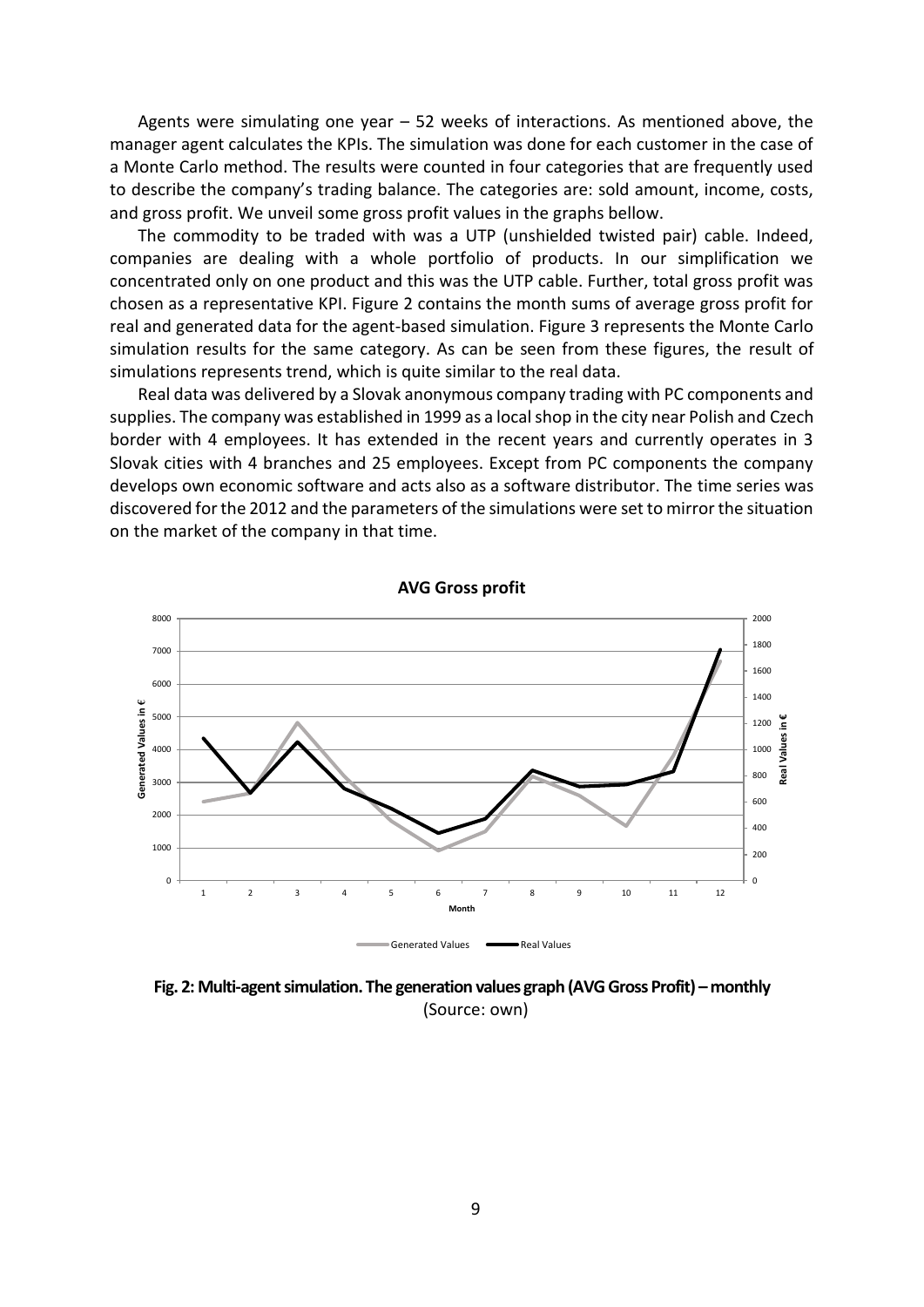#### **AVG Gross Profit**



**Fig. 3: Monte Carlo simulation. The generation values graph (AVG Gross Profit) –monthly** (Source: own)

To discover the correlation between the real and generated AVG month price the correlation analysis was performed. The correlation coefficient for a total gross profit amount was 0.894 in the case of the multi-agent simulation, which represents very strong correlation between real and generated data. The correlation coefficient for a total gross profit amount was 0.693 in the case of the Monte Carlo simulation, which represents strong correlation between real and generated data.

The subject of the simulation experiments is a business company. There are many parameters which should be taken into consideration when simulating the trading behavior of the company. This makes the task rather complex. In the presented research we focused only on a part of the business company (seller-to-customer negotiation) as mentioned above and we tried to prove the idea that simulation methods can be used to predict some of the KPIs of the company (in our case gross profit). Further simulation experiments with more complex parametrization and more parts of the company are needed to be able to demonstrate this approach on more KPIs. In the presented simplification the gross profit KPI was chosen as a representative KPI.

Under these circumstances the obtained results show that the agent-based method is more suitable for this type of simulation problem. Moreover the microeconomic demand functions could be used in further experiments to support the predictive purposes of decision making tools based on it.

#### **Conclusion**

The paper introduces a comparison of an agent-based and Monte Carlo simulation approach dealing with business processes within a trading company. The experiments were set to prove the idea, that microeconomic demand functions could be used as a core element in a seller-to-customer price negotiation. The overall idea is to use this approach to implement decision support models that could be connected to real management information systems in order to serve as prediction modules. We obtained successful results in some of the KPIs (gross profit) proving that the agent-based method is more suitable than Monte Carlo method. This supports our motivation to proceed with the experiments and to enhance our approach to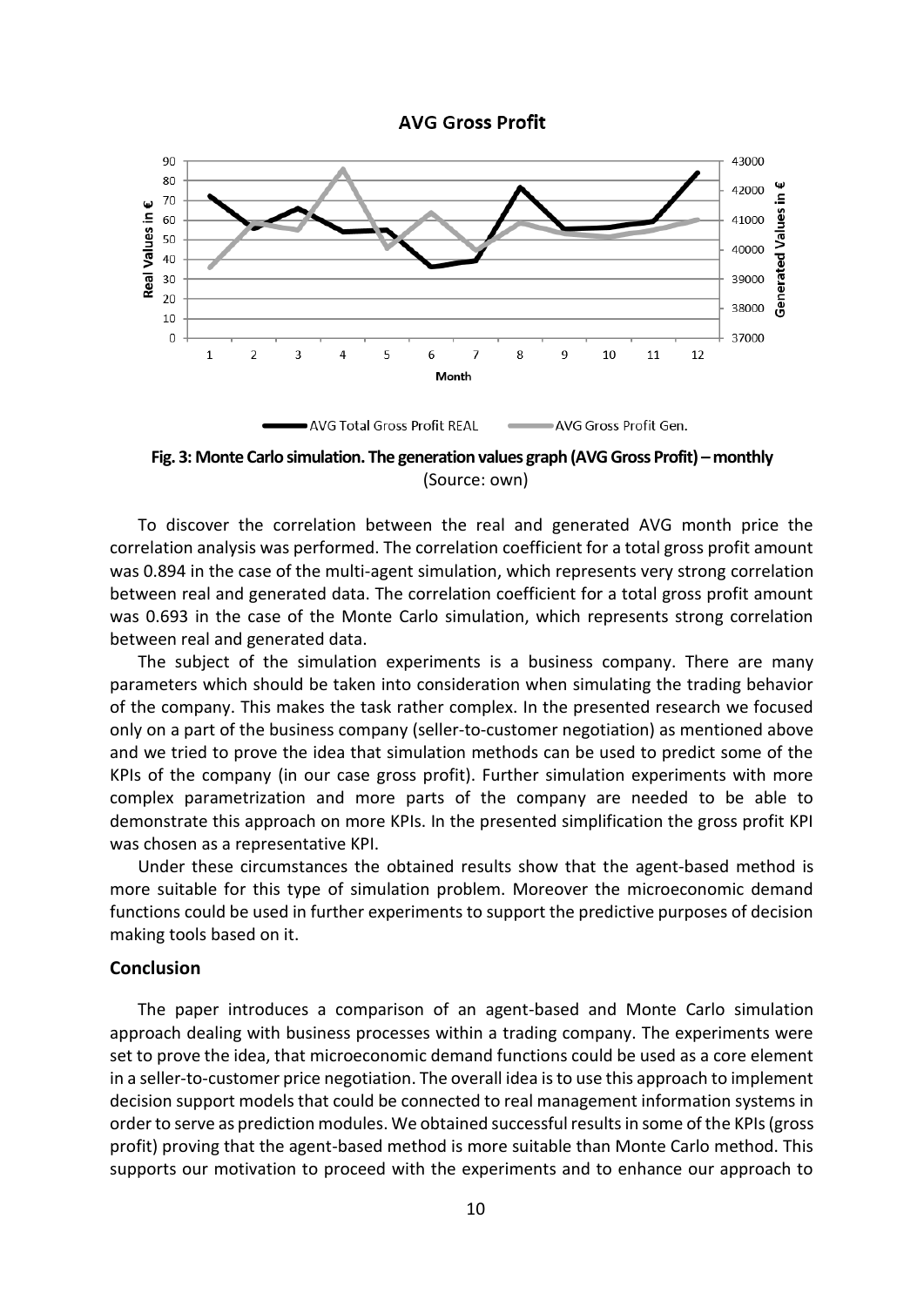extend the results on the rest of the KPIs. In our future research we will concentrate on the enhancement of the model.

## **References**

[1] Adjali, I., Dias, B. and R. Hurling, 2005. Agent based modeling of consumer behavior. In: *Proceedings of the North American Association for Computational Social and Organizational Science Annual Conference*. University of Notre Dame, Indiana. [online]. [2012-03-14]. Available from: http://www.casos.cs.cmu.edu/events/conferences/2005/ conference.

[2] Barnett, M., 2003. *Modeling & Simulation in Business Process Management*, Gensym Corporation. [online]. [2012-01-16]. Available from: http://news.bptrends.com/ publicationfiles/1103%20WP%20Mod%20Simulation%20of%20BPM%20-%20Barnett-1.pdf. pp. 6-7.

- [3] Ben, L., Bouron, T. and A. Drogoul, 2002. Agent-based interaction analysis of consumer behavior. In: *Proceedings of the first international joint conference on Autonomous agents and multiagent systems: part 1*. ACM. New York, pp. 184-190.
- [4] Casti, J., 1997. Would-be Worlds. *How Simulation is Changing the World of Science*. Wiley. New York.
- [5] Challet, D. and A. Krause, 2006. *What questions to ask in order to validate an agentbased model*. Report of the 56th European Study Group with Industry, pp. J1-J9 [online]. [2013-03-28]. Available from: http://www .maths-in-industry.org/ miis/107/1/Unilever-ABM-Report.pdf.
- [6] Cole, M. and M. Maurer, 2013. Managing complex socio-technical systems: A proactive approach to airport security. *International Journal of Knowledge-Based and Intelligent Engineering Systems*, Volume 17, Number 4/2013, pp. 191-200.
- [7] Collings, D., Reeder, A., Adjali, I., Crocker, P. and M. Lyons, 1999. *Agent based customer modelling. Computing in Economics and Finance*. Working paper No. 1352.
- [8] Foundation for Intelligent Physical Agents (FIPA), 2002. *FIPA Contract Net Interaction Protocol. In Specification* [online]. [2013-06-13]. Available from: http://www.fipa.org /specs/fipa00029/SC00029H.pdf.
- [9] Goldenberg, J., Libai, B. and E. Muller, 2010. The Chilling effect of network externalities. *International Journal of Research in Marketing*, 27(1), pp. 4-15.
- [10] Heath, B., Hill, R. and F. Ciarallo, 2009. A survey of agent-based modeling practices (January 1998 to July 2008). *Journal of Artificial Societies and Social Simulation*, Vol. 12, issue 4, pp. 5-32.
- [11] Kuwata, T., Sato-Ilic, M. and L.C. Jain, 2012. A learning based self-organized additive fuzzy clustering method and its application for EEG data. *International Journal of Knowledge-Based and Intelligent Engineering Systems*, Volume 16, Number 1/2012, pp. 69-78.
- [12] Marshall, A., 1920. *Principle of Economics*. 8th Ed. MacMillan, London.
- [13] Pollak, R., 1969. Conditional Demand Functions and Consumption Theory. *Quarterly Journal of Economics*, 83, pp. 60-78.
- [14] Rahmandad, H. and J. Sterman, 2008. Heterogeneity and network structure in the dynamics of diffusion: Comparing agent-based and differential equation models. *Management Science*, Vol. 54, issue 5, pp. 998-1014.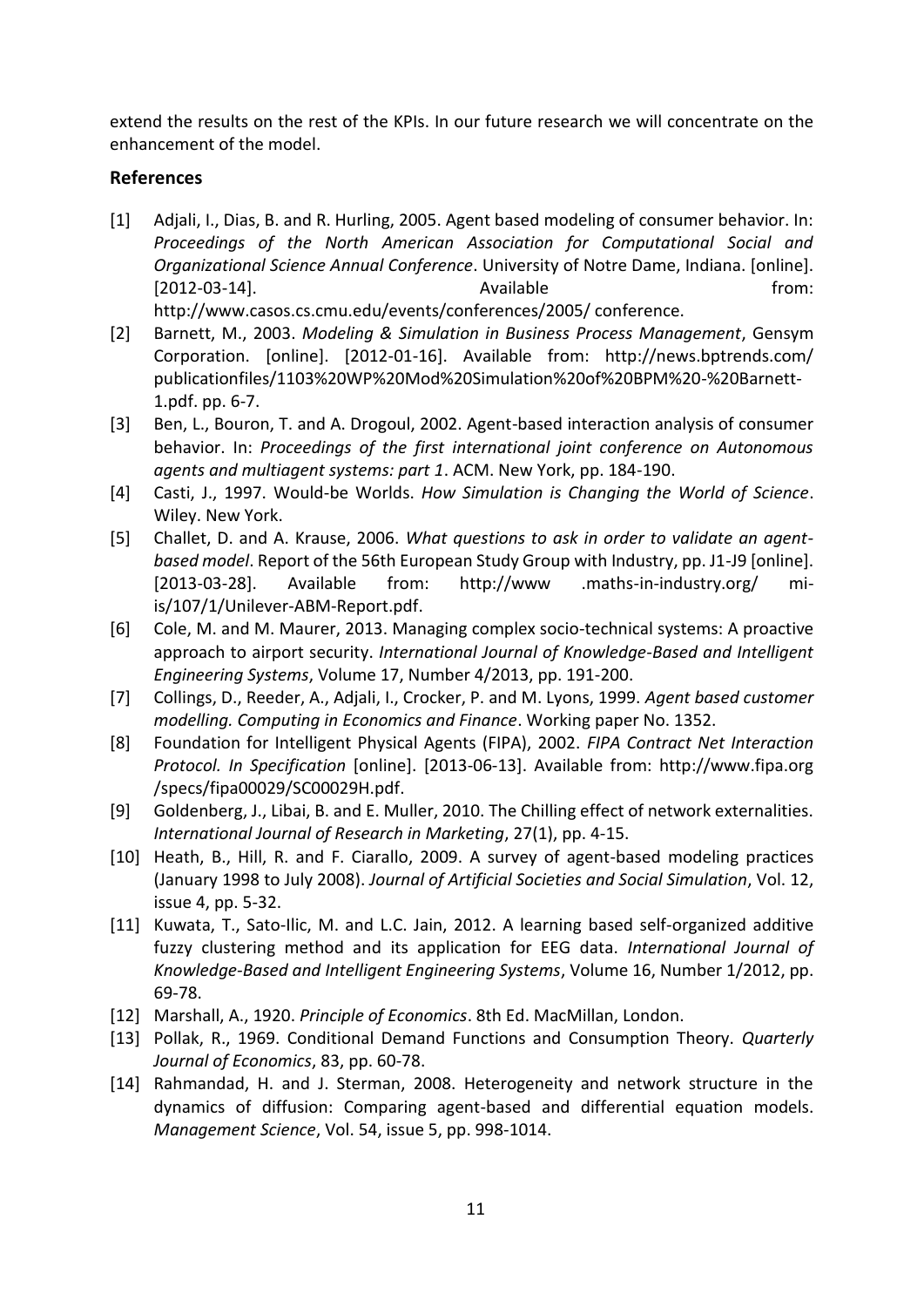- [15] Shaikh, N., Ragaswamy, A. and A. Balakrishnan, 2005. *Modelling the Diffusion of Innovations Using Small World Networks.* Working Paper. Penn State University. Philadelphia.
- [16] Suchánek, P., 2011. Business Intelligence The Standard Tool of a Modern Company. In: *Proc. of the 6th International Scientific Symposium on Business Administration: Global Economic Crisis and Changes: Restructuring Business System: Strategic Perspectives for Local, National and Global Actors*. Karvina: Silesian University in Opava, Czech Republic, pp. 123 – 132.
- [17] Šperka, R. and M. Spišák, 2014a. Trading Agents' Negotiation in Business Management using Demand Functions: Simulation Experiments with Binomial Distribution. In: *Proc. Knowledge-Based and Intelligent Information & Engineering Systems 18th Annual Conference - KES2014*, Gdynia, Poland. Procedia Computer Science, Volume 35, pp. 1436-1444. DOI: 10.1016/j.procs.2014.08.202.
- [18] Šperka, R. and M. Spišák, 2014b. Microeconomic Demand Functions Implementation in Java Experiments. In: *Proc. Advances in Intelligent Systems and Computing, Volume 296, 2014, Agent and Multi-Agent Systems. Technologies and Applications. 8th KES International Conference, KES AMSTA 2014,* Chania, Greece. Berlin Heidelberg: Springer International Publishing, Germany, pp.183-192. Series ISSN 2194-5357. ISBN 978-3-319- 07649-2. DOI 10.1007/978-3-319-07650-8\_19.
- [19] Šperka, R., Vymětal, D. and M. Spišák, 2013a. Towards the Validation of Agent-based BPM Simulation. In: *Proc. Advanced Methods and Technologies for Agent and Multiagent Systems. Frontiers in Artificial Intelligence and Applications. 7th International Conference KES-AMSTA`13*, Hue city, Vietnam, 27.-29.5.2013. Amsterdam: IOS Press BV, Netherlands, Volume 252, pp. 276-283. ISBN 978-1-61499-253-0 (print), ISBN 978- 61499-254-7 (online).
- [20] Šperka, R., Spišák, M., Slaninová, K., Martinovič, J. and P. Dráždilová, 2013b. Control Loop Model of Virtual Company in BPM Simulation. In: *Proc. Advances in Intelligent Systems and Computing. Soft Computing Models in Industrial and Environmental Applications*. Berlin Heidelberg: Springer-Verlag, Germany, Volume 188, pp. 515-524. DOI: 10.1007/978-3-642-32922-7\_53. ISSN 2194-5357. ISBN 978-3-642-32921-0.
- [21] Šperka, R. and D. Vymětal, 2013. MAREA an Education Application for Trading Company Simulation based on REA Principles. In: *Proc. Advances in Education Research. Vol. 30. Information, Communication and Education Application*. USA. pp. 140-147. ISBN 978-1- 61275-056-9.
- [22] Takahashi, H., 2014. Analyzing the influence of Value at Risk on financial markets through agent-based modeling. *International Journal of Knowledge-Based and Intelligent Engineering Systems*, Volume 18, Number 3/2014, pp. 257-266.
- [23] Tay, N. and R. Lusch, 2002. Agent-Based Modeling of Ambidextrous Organizations: Virtualizing Competitive Strategy. *IEEE Transactions on Intelligent Systems*, Vol. 22, issue 5, pp. 50-57.
- [24] Toubia, O., Goldenberg, J. and R. Garcia, 2008. *A New approach to modeling the adoption of new products: Aggregated Diffusion Models*. MSI Reports: Working Papers Series. Vol. 8, issue 1, pp. 65-76.
- [25] Varian, H.R., 1992. *Microeconomic Analysis*. Third Edition. W.W. Norton & Company, New York, Chapters 7, 8 and 9.
- [26] Vymětal, D., Spišák, M. and R. Šperka, 2012. An Influence of Random Number Generation Function to Multiagent Systems. In: *Proc. LNAI 7327. Agent and Multi-Agent*